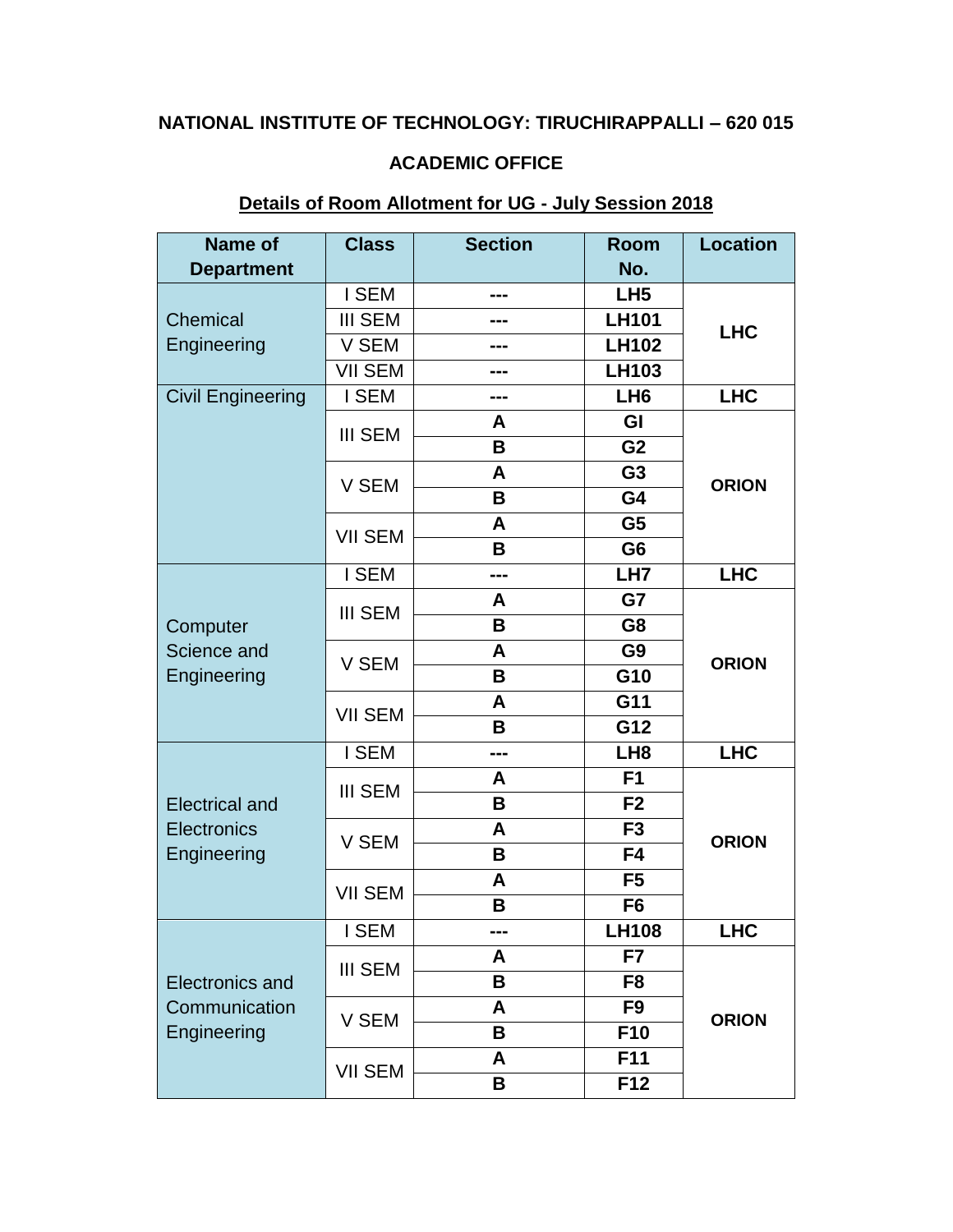| Instrumentation<br>and Control<br>Engineering        | I SEM          | --- | <b>LH109</b>   | <b>LHC</b>   |  |
|------------------------------------------------------|----------------|-----|----------------|--------------|--|
|                                                      | <b>III SEM</b> | A   | S <sub>1</sub> | <b>ORION</b> |  |
|                                                      |                | B   | <b>S2</b>      |              |  |
|                                                      | V SEM          | A   | S <sub>3</sub> |              |  |
|                                                      |                | B   | <b>S4</b>      |              |  |
|                                                      | <b>VII SEM</b> | A   | S <sub>5</sub> |              |  |
|                                                      |                | B   | S <sub>6</sub> |              |  |
| Mechanical<br>Engineering                            | I SEM          | --- | <b>LH110</b>   | <b>LHC</b>   |  |
|                                                      | <b>III SEM</b> | A   | S7             | <b>ORION</b> |  |
|                                                      |                | B   | S <sub>8</sub> |              |  |
|                                                      | V SEM          | A   | S <sub>9</sub> |              |  |
|                                                      |                | B   | <b>S10</b>     |              |  |
|                                                      | <b>VII SEM</b> | A   | <b>S11</b>     |              |  |
|                                                      |                | B   | <b>S12</b>     |              |  |
|                                                      | I SEM          |     | <b>LH111</b>   |              |  |
| Metallurgical and<br><b>Materials</b><br>Engineering | <b>III SEM</b> |     | <b>LH104</b>   |              |  |
|                                                      | V SEM          |     | <b>LH105</b>   | <b>LHC</b>   |  |
|                                                      | <b>VII SEM</b> |     | <b>LH106</b>   |              |  |
| Production<br>Engineering                            | I SEM          |     | <b>LH112</b>   |              |  |
|                                                      | <b>III SEM</b> | A   | <b>LH12</b>    |              |  |
|                                                      |                | B   | <b>LH13</b>    |              |  |
|                                                      | V SEM          | A   | <b>LH14</b>    | <b>LHC</b>   |  |
|                                                      |                | B   | <b>LH15</b>    |              |  |
|                                                      | <b>VII SEM</b> | A   | <b>LH16</b>    |              |  |
|                                                      |                | B   | <b>LH17</b>    |              |  |

**Dean (Academic)**